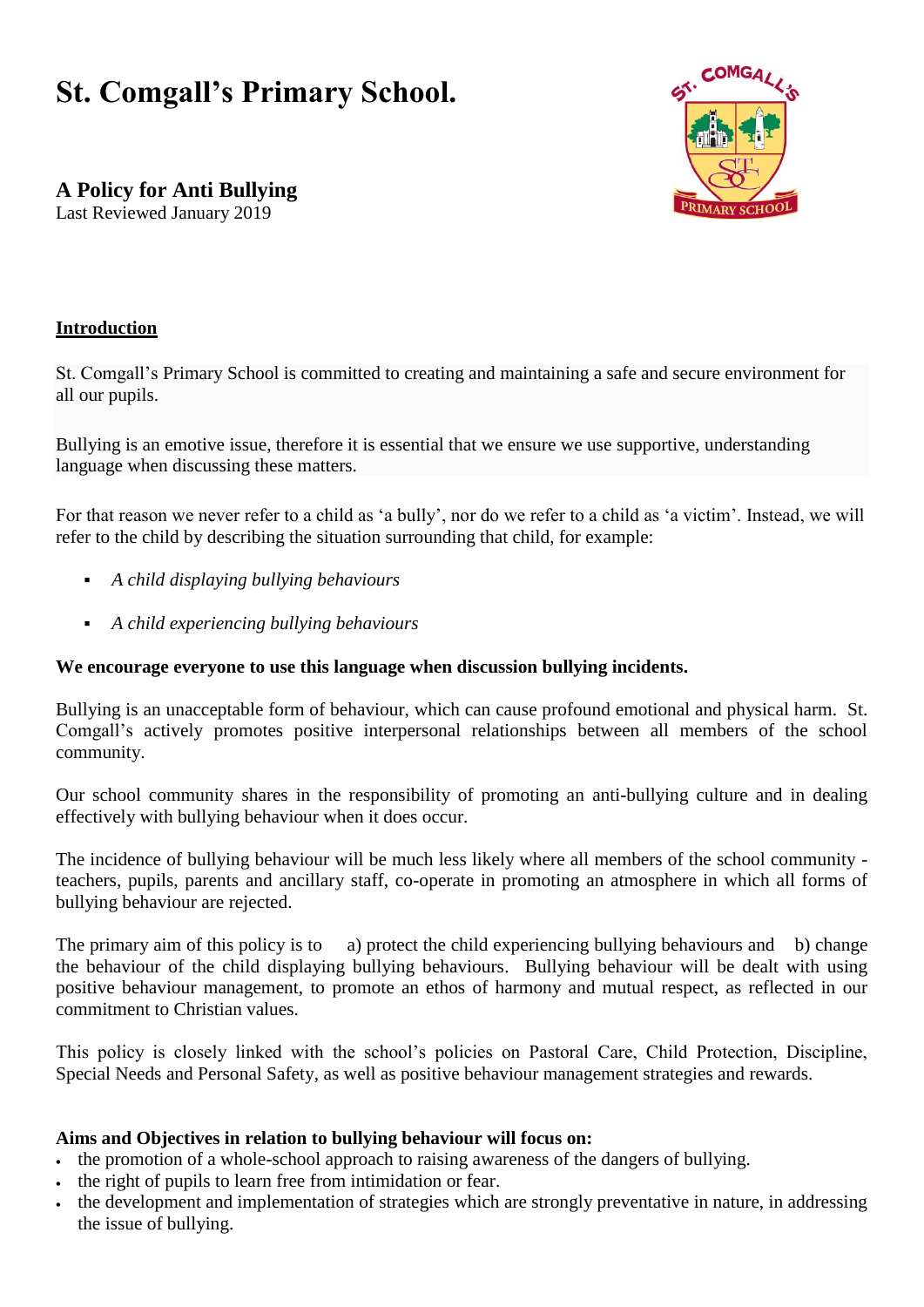- the needs of a child experiencing bullying behaviours as being paramount.
- defining the procedures to be followed by teaching staff, ancillary staff, pupils and parents, in relation to an incident of bullying.
- Reporting and investigating incidents.

#### **Defining Bullying Behaviour**

Bullying behaviour is "deliberately hurtful behaviour, repeated over time, where it may be difficult for a child experiencing bullying behaviours to defend him or herself". Addressing bullying in Schools Act (NI2016).

Bullying is a form of repeated, continuous behaviour, which makes another person feel uncomfortable, insecure or threatened, and it can take many forms:

#### **Emotional** -

Acting spitefully Sending to "Coventry" Talking behind backs Ignoring Stealing Threatening Pulling Faces Staring out Writing nasty notes/letters/graffiti

#### **Verbal**

Calling names Excluding Laughing Teasing Swearing Screaming Blackmailing Spreading rumours Spoiling games Shouting Whispering Back chatting Being cheeky Conning Being sarcastic Annoying by interrupting Making sexual/racial/sectarian remarks/disablist & gender related Writing something nasty Telling lies about people

Punching Head butting **Cutting** Pulling Hitting Pushing Spitting Biting Stealing Elbowing **Stamping** Tripping **Scratching** Physical restraint Thumping

#### **Non-Verbal**

Getting people into trouble Putting tongue out Making rude signs Pulling faces **Staring** Ignoring Being Selfish Writing letters Leaving out of games Giving dirty looks Talking behind back Annoying people Spitting Irritating Wetting people Electronic/Cyber / internet bullying

#### **Physical**

Kicking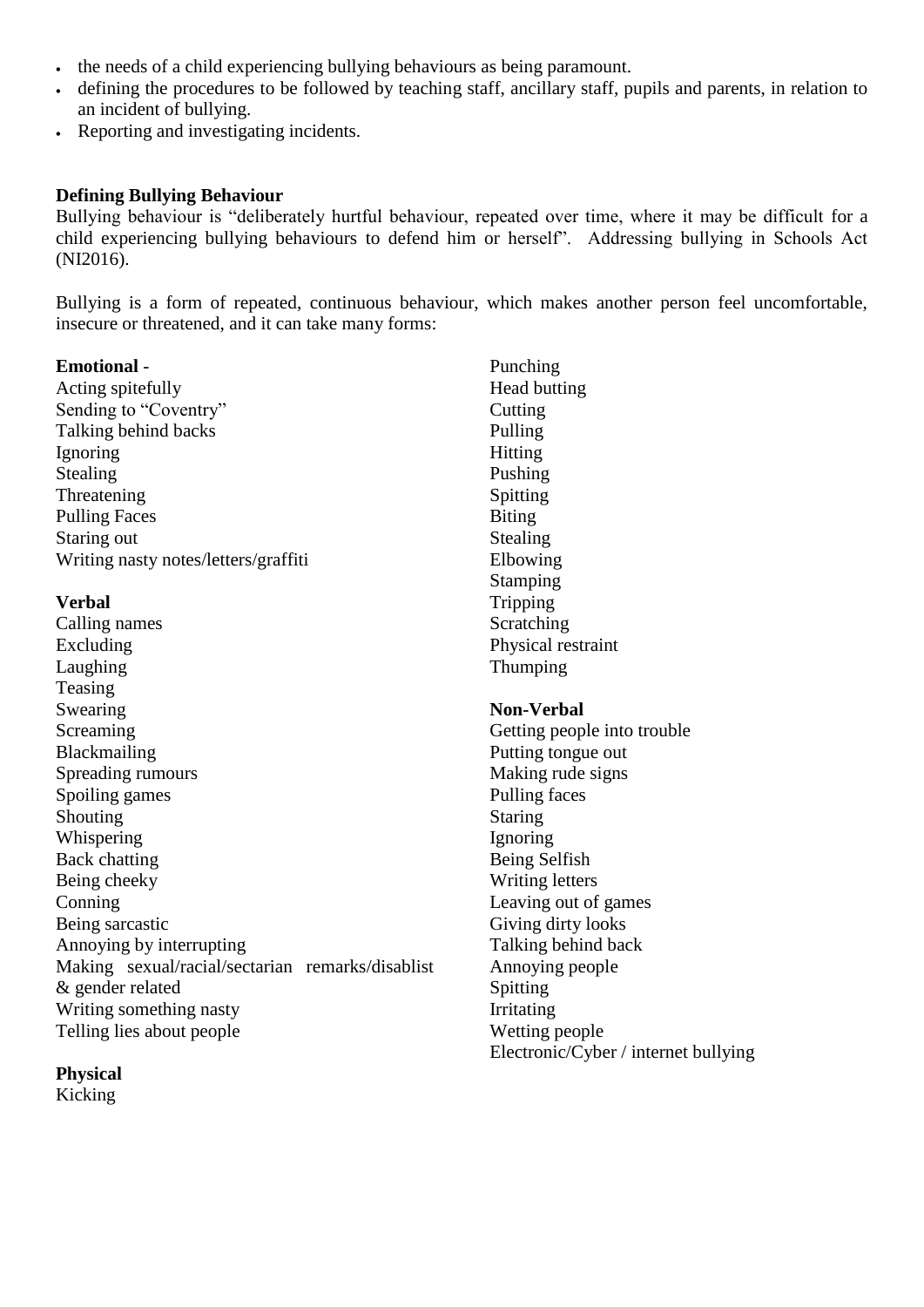The PDMU Leader will take a pro-active role in introducing and reviewing strategies to eliminate bullying. This will include reviewing the school's anti-bullying policy and procedures, undertaking regular training, providing training for the teaching and ancillary staff, providing resources for staff to prepare and present a series of lessons on bullying for each year group, organising focused activities during anti-bullying week, organising focused playground games during lunch times and liasing closely with the principal, class teachers, classroom assistants and auxiliary staff.

#### **b) Curriculum**

Preventative strategies have a high priority in minimising bullying. The theme of bullying will be specifically addressed across a number of subject areas.

- In Religious Education through Assemblies dealing with respect for others and Christian values.
- In English through the use of stories, plays and poems, in Drama through the use of role play.
- In Art through reflective illustrations.
- In Personal and Social Education through learning about ourselves.
- In our Shared Education programme, by learning to respect differences.
- Circle Time will be used in all classes to enhance and encourage co-operation among children and to provide a safe and secure atmosphere in which children can raise issues of concern.
- In our delivery of Emotional Intelligence, addressing feelings and emotions.
- Use of peer mediation to solve issues in the playground by children.

#### **c) Reluctance to Report Bullying**

It is important to appreciate that many pupils are reluctant to make an immediate report of an incident of bullying. This may be due to a number of reasons, such as fear of reprisals, feelings of low self-esteem, guilt, embarrassment or fear of not being believed. It is therefore essential that all members of the school community take responsibility for raising awareness.

#### **Our Pupils' Entitlement and Responsibility**

St. Comgall's is a community made up of different groups of people each of whom has a particular entitlement, and associated with the entitlements are certain responsibilities.

St. Comgall's will endeavour to build a safe and caring environment in which our children feel secure, are valued, are actively involved in forming our rules and policy - with active involvement of our class and school's pupil council - and whose needs are recognised.

Within our school pupils are required:

- To treat other pupils and all staff with respect.
- Behave correctly throughout the day.
- Respect all property.
- Follow school rules.
- Refuse to engage in bullying and act against bullying by reporting such an incident or intervene to prevent it.

When a child is suspected of being bullied or claims to have been bullied he/she is entitled to:

- Be listened to.
- Be taken seriously.
- Be informed of actions that are possible to address their concerns.
- Be reassured that all possible steps will be taken to ensure their safety.
- Know that the school will contact parents if appropriate.
- Know that the situation will be monitored.

When a child is suspected of bullying other children he/she is entitled to:

- Be listened to.
- Be taken seriously.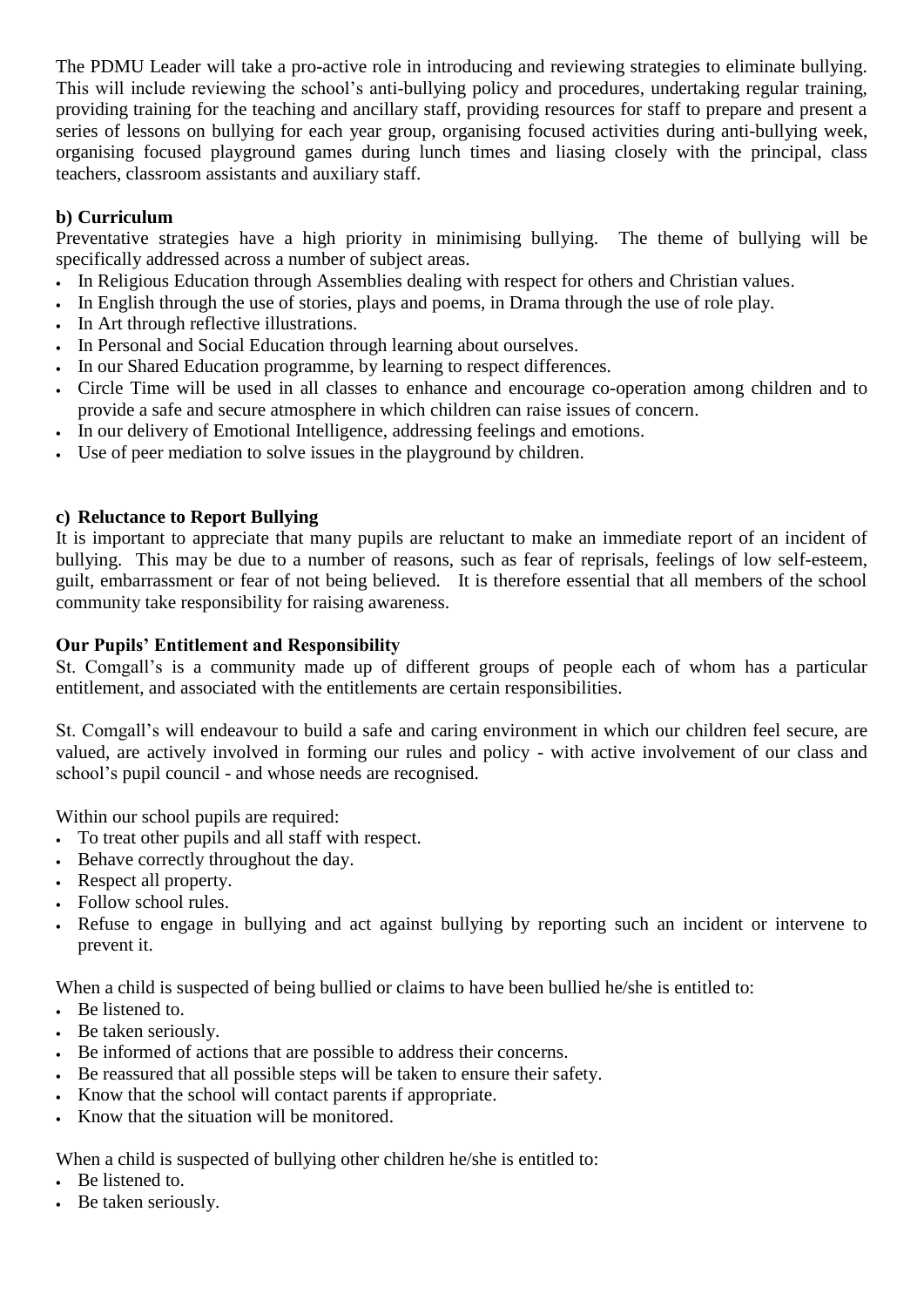- Be informed of what action the school will take to address the situation and ensure there is no reoccurrence.
- Be informed of the timescale of any investigation.
- Know that the school will contact parents.
- Know that the situation will be monitored.

#### **Our Parents' Entitlement and Responsibility**

Parents are entitled to expect that:

- Their child will be educated in an atmosphere which is safe and caring and not characterised by violence and intimidation.
- They will be informed promptly of any incident of bullying regarding their child and that this will be dealt with confidentially.
- The school will take all reasonable steps to prevent bullying occurring.
- Any bullying incident which is reported will be investigated according to the school's guidelines.
- Any bullying incident that is found to have taken place will be dealt with in line with the school's guidelines.

#### **Parents of our pupils are responsible for:**

- Ensuring that their child respects and co-operates with teachers, ancillary staff and other pupils.
- Seeing that their child up-hold the rules of the school.
- Contacting the school to report any concerns over bullying behaviour.
- Supporting all aspects of the school ethos.
- Being vigilant in looking for signs that their child may be a victim of bullying.

#### **Parents of children who experience bullying behaviours and parents of children who display bullying behaviours are entitled to:**

- Know what the school's anti-bullying policy is.
- Know what action the school will take when bullying is reported.
- Be included in discussions that outline appropriate action on the part of the parent.
- Know that the situation will be monitored.

#### **Signs of bullying (seen at home) -**

- Being frightened to walk to and from school.
- Asking to be taken to school.
- Changing their usual route to school.
- Developing a pattern of headaches, stomach aches etc.
- Having possessions go missing.
- Damaged clothing.
- Unexplained bruising or cuts.
- Asking for/beginning to steal money.
- Crying themselves to sleep.
- Start wetting the bed.
- Having nightmares.
- Attempting suicide.
- A change in behaviour.

Parents/guardians should tell their child **not to retaliate** but to report any incident to a member of the teaching or ancillary staff, or to their own parent/guardian.

Parents/guardians should inform the school immediately of any incident of bullying or suspected bullying.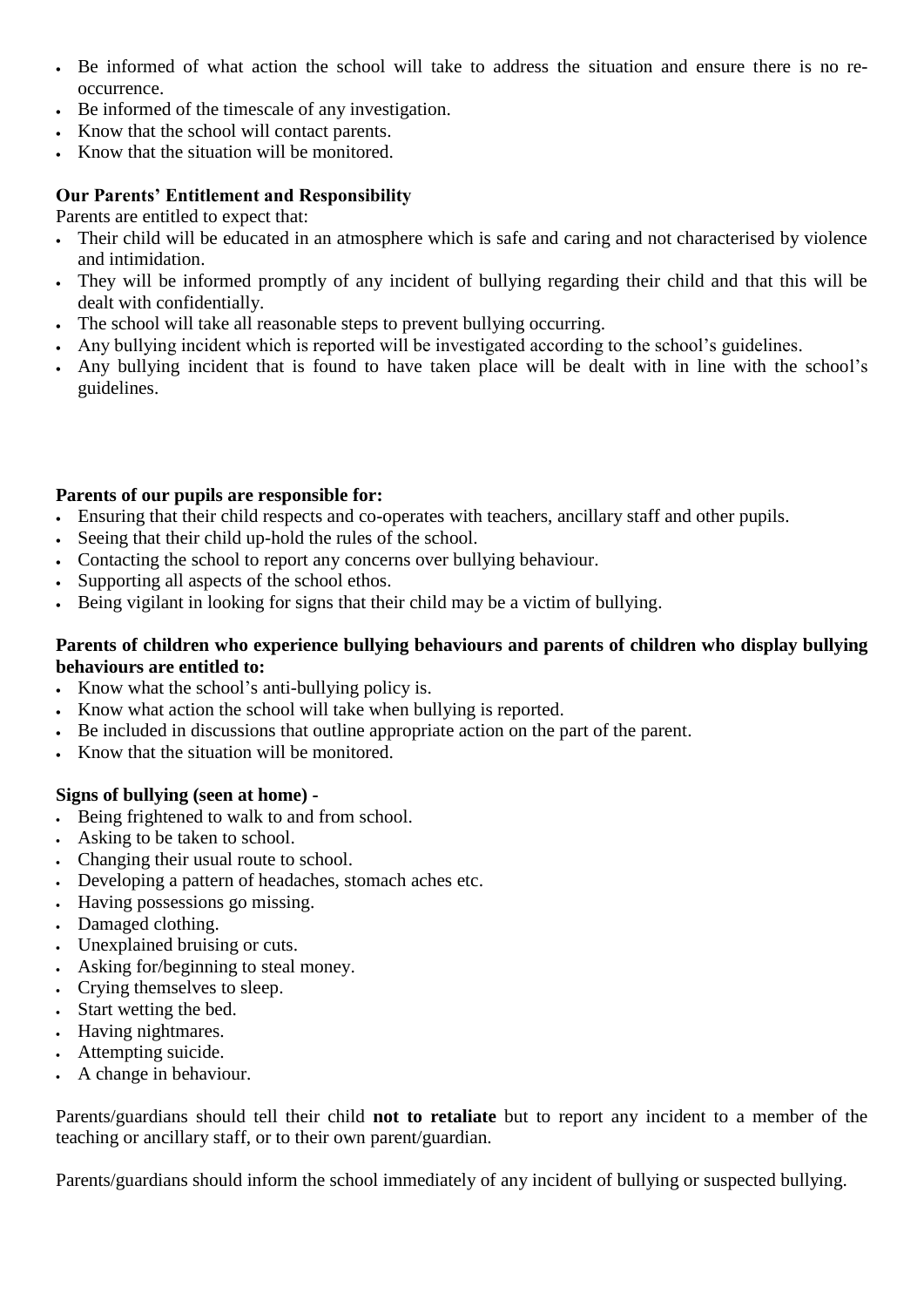#### **Teachers' Entitlement and Responsibility**

All teachers and other adults in the school community have the right to:

- Work in a positive environment where there is respect and fairness at all times.
- Truthfulness and honesty from pupils.
- Equal treatment from all staff and pupils.
- Co-operation from pupils and parents.
- Access to the code of practice to combat harassment in school.

#### **They also have the right to advice and support from:**

- The Department of Education (statutory guidance).
- Education and Library Board.
- Council for Catholic Maintained Schools.

#### **Teachers have a responsibility to ensure:**

- The well-being of all the children in their care including:
- Making them feel secure.
- Bringing out their best qualities.
- Treating them impartially.
- The rules of the school are implemented consistently, fairly and reasonably.

Teachers act as role models for pupils. They have the potential to influence pupil behaviour in a positive direction. They can promote relationships characterised by respect, tolerance, friendship and co-operation, among and between pupils and staff.

Teachers should be vigilant in looking for signs of distress both within the classroom and while on supervision duty in the playground.

#### **Signs of bullying (seen in school) -**

- Increased absences from school.
- Deterioration in school work.
- Becoming withdrawn.
- Starting to stammer.
- Starting to hit other children.
- Refusal to say what is wrong.
- Feigning illness (Break/Lunch) Apprehensiveness

When teachers suspect an incident of bullying or an incident has been reported to them by a pupil, parent or ancillary staff, they should act immediately to protect a child experiencing bullying behaviours, **without placing a child experiencing bullying behaviours at further risk. See APPENDIX 1** 

Teachers should record incidents of actual or alleged bullying. (See Appendix 2) A photocopy of the record should be given to the coordinator and Principal.

Parents/guardians should be willing to attend interviews with the class teacher or principal if their child is involved in any incident of bullying - either as a child experiencing bullying behaviours or a child displaying bullying behaviours.

#### **Responsibilities of Ancillary Staff**

Ancillary staff should be vigilant in looking for signs of bullying.

They should report any incident of bullying or suspected bullying to the class teacher or principal immediately.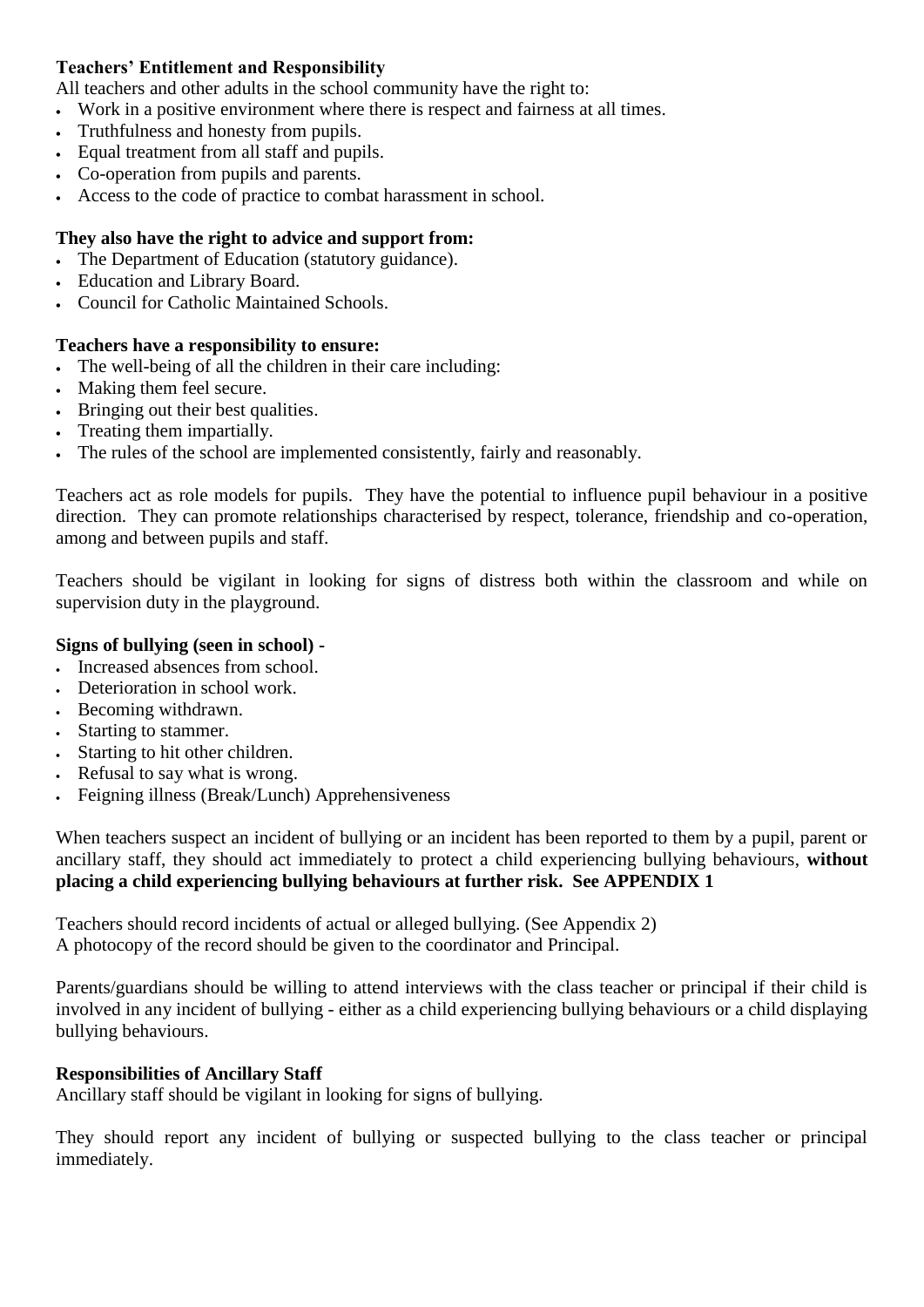During lunch times, supervisory staff will organise playground games and help maximise the use children make of the play equipment and playground markings, to help give children focused activities to minimise the likelihood of bullying.

#### **Positive Behaviour Management**

In keeping with the school's commitment to positive behaviour management, the outcome after an incident of bullying should be:

- to protect a child experiencing bullying behaviours and stop the bullying.
- to change the behaviour of the bully.

The intervention of a teacher will aim at acknowledging the distress of the victim, reassure and support a child experiencing bullying behaviours and increase their self-esteem.

Programmes will be used to help the bully change his/her behaviour.

If the bullying behaviour persists, sanctions will be considered in accordance with the school's discipline policy and positive behaviour strategies will continue. If, after the use of positive behaviour strategies and sanctions, the bullying behaviour continues, then the Child Protection strategies (See Child Protection Procedures) will be implemented.

All incidents of bullying must be recorded; one copy forwarded to the co-ordinator and Principal and a copy retained in the Class Behaviour Record Book. Class teachers must use the recording system, including Class Behaviour Record Books.

#### **Conclusion**

#### **Monitoring and Evaluating the Effectiveness of the policy.**

The procedures in this policy will be monitored for effectiveness and the policy will be reviewed annually.

Appendix 1

# **All staff –**

# **How to React and What to Do**

- **Listen**
- **Believe**
- **Reassure**
- **Explain**
- **Act immediately**
- **Record**
- **Get support**